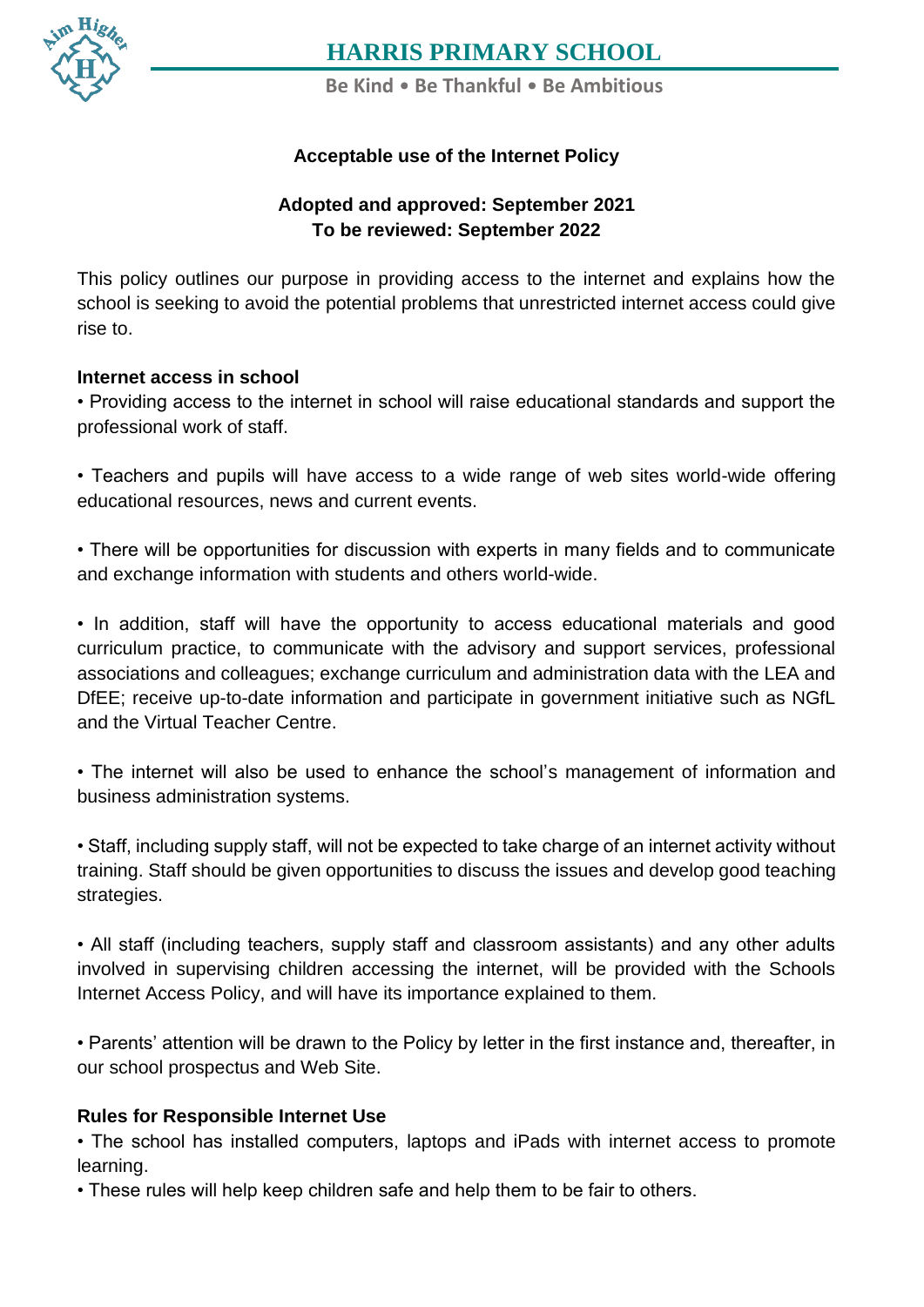

**Be Kind** • **Be Thankful** • **Be Ambitious**

#### **[Using](https://www.harris.lancs.sch.uk/contact-details/) the computer:**

- **[Contact](https://www.harris.lancs.sch.uk/contact-details/)** I will only access the computer system with the login and password I have been given;
	- I will not access other people's files;

• I will not bring in memory sticks from outside school and try to use them on the schools computers without express permission and a virus check.

### **Using the internet:**

• I will ask permission from a teacher before using the internet;

• I will report any unpleasant material to my teacher immediately because this will help protect other pupils and myself;

• I understand that the school may check my computer files and may monitor the internet sites I have visited;

• I will always comment on the school blog positively and write blog posts to the best of my ability focusing on spelling and punctuation.

• I will not complete and send forms without permission from my teacher;

• I will not give my full name, my home address or telephone number when completing forms.

#### **Using e-mail:**

• I will ask permission from a teacher before sending an email to any outside agencies;

• I will immediately report any unpleasant messages sent to me because this would protect other pupils and myself;

- I understand that e-mail messages I receive or send may be read by others;
- The messages I send will be polite and responsible;
- I will only send an e-mail to people I know, or my teacher has approved;
- I will only send an e-mail when it has been checked by a teacher;
- I will not give my full name, my home address or telephone number;
- I will not use e-mail to arrange to meet someone outside school hours.

#### **Internet access and home/school links**

• Parents will be informed in our school prospectus and on the school website about how pupils are provided with supervised internet access as part of their lessons.

• We will keep parents in touch with future technology developments by through the website, ParentMail and social media platforms.

• School guidelines on issues such as safe internet use will be made available to parents together with printed information and internet sites providing information for parents about safe access for children;

• In the future, it is possible that suitable educational and leisure activities that make responsible use of the internet will be developed with parents

#### **Using e-mail**

- It is not possible to be certain of the originator of an e-mail message, and for this reason the school is unable to accept an e-mail as parental authorisation of a pupil absence.
- Pupils will learn how to use an e-mail application and be taught e-mail conversations.
- Staff and pupils will begin to use e-mail to communicate with others, to request information and to share information.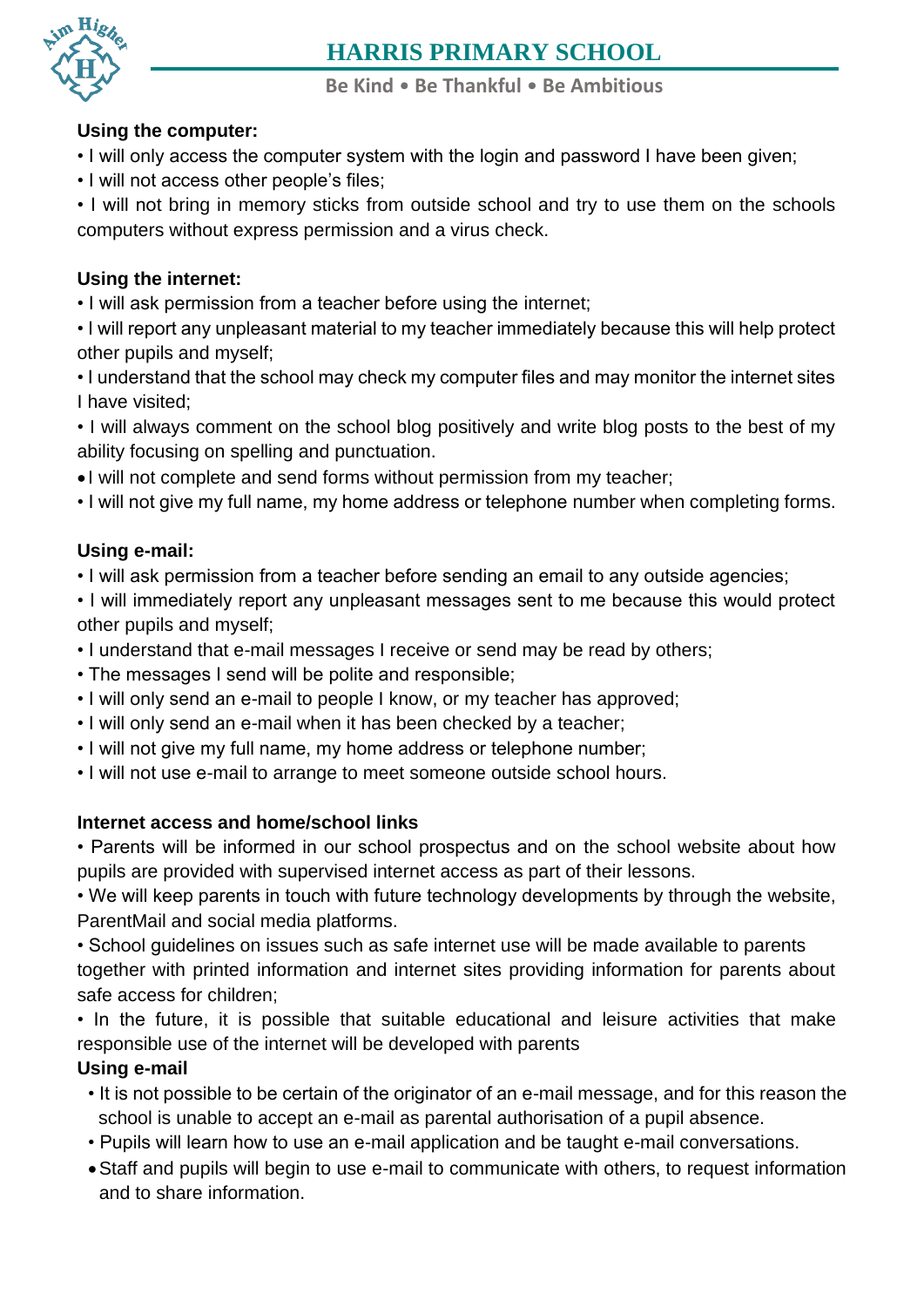

#### **Be Kind** • **Be Thankful** • **Be Ambitious**

- **[Contact](https://www.harris.lancs.sch.uk/contact-details/)** to ensure appropriate educational use and that the good name of the school is maintained. [• It](https://www.harris.lancs.sch.uk/contact-details/) is important that communications with persons and organisations are properly managed
	- Pupils will only be allowed to use e-mail once they have been taught the Rules of Responsible Internet Use and the reasons for these rules.
	- Teachers will endeavour to ensure that these rules remain uppermost in pupils' minds as they monitor children using e-mail.
	- Pupils may send e-mail as part of planned lessons and will have access to their own email account as part of their Learning Platform. This is filtered through the LEA, and emails are able to be checked by teachers.
	- In-coming e-mail to pupils will not be regarded as private.
	- Children will have the e-mail messages they compose checked by a member of staff before sending them.
	- The forwarding of chain letters will not be permitted.
	- Pupils will not be permitted to use e-mail at school to arrange to meet someone outside school hours.

Harris Primary Web Site School website address: [http://www.harris.lancs.sch.uk](http://www.harris.lancs.sch.uk/) School Twitter - @PrimaryHarris School Facebook – @HarrisPrimarySchool

#### **Our school web site and blog are intended to**:

- Provide accurate, up-to date information about our school.
- Enable pupils to publish work to a high standard, for a very wide audience including pupils, parents, staff, governors, members of the local community and others.
- Celebrate good learning.
- Provide pupils with the opportunity to publish their learning on the internet.
- Promote the school.
- In the future, it may be used to publish resources for projects or home learning.
- All children may provide learning for publication on the school web site.

• Class teachers will be responsible for ensuring that the content of the pupils' learning is accurate and the quality of presentation is maintained.

• All material must be the author's own learning, crediting other work, including stating clearly the author's identity and/or status.

• The Web-Site co-ordinator is responsible for uploading pages to the school web site, ensuring that the links work and are up-to-date, and that the site meets the requirements of the site host.

• The point of contact on the web site will be the school address, telephone number and email address.

• We do not publish pupils' full names or photographs that identify individuals on our web pages;

- i.e. children's names and photographs will not be shown together.
- Home information or individual e-mail identities will not be published.
- Staff will be identified by their title and surname unless they request otherwise.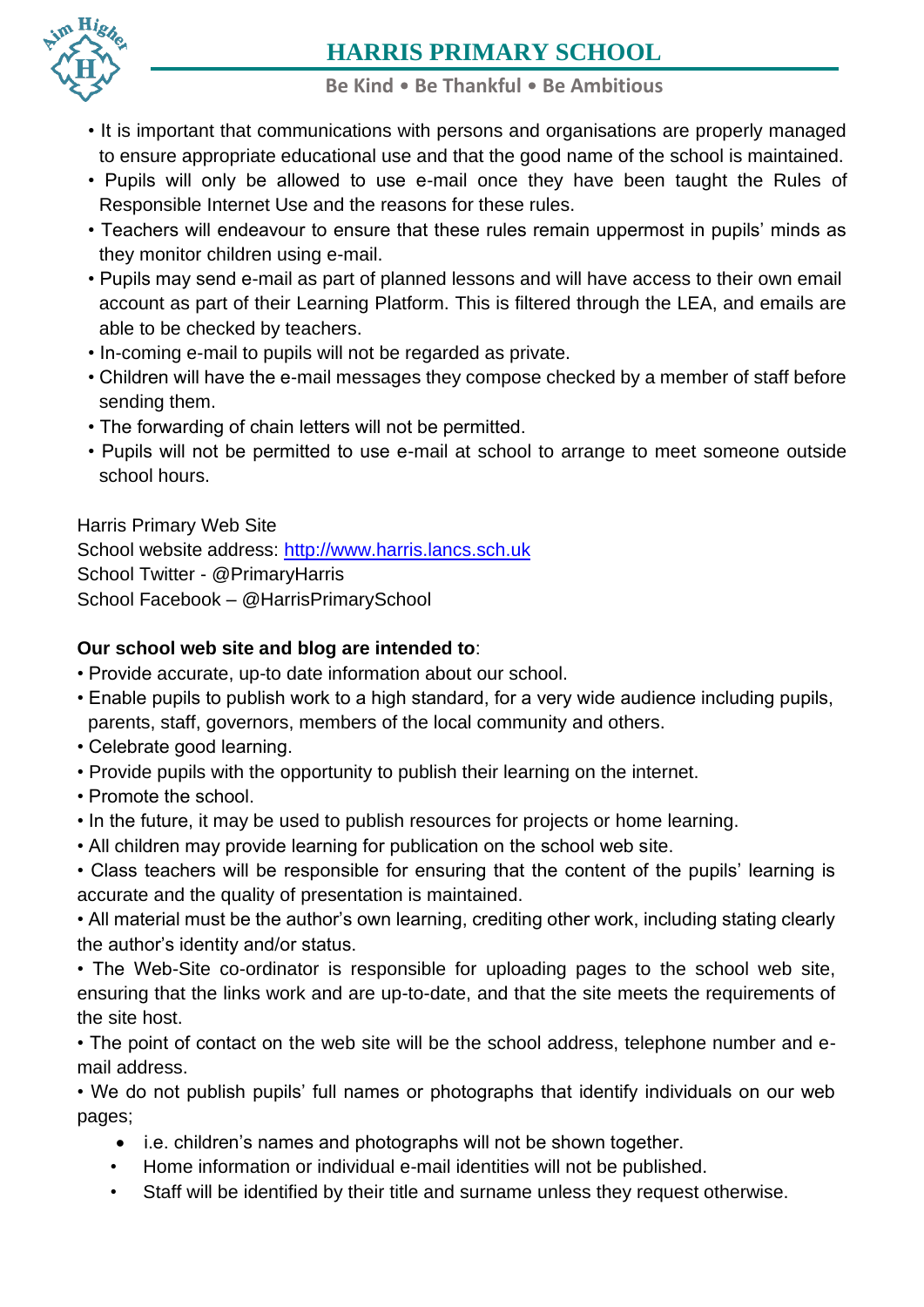

- **Be Kind Be Thankful Be Ambitious**
- [•](https://www.harris.lancs.sch.uk/contact-details/) Permission will be sought from other individuals before they are referred to by name on any other pages we publish on our website.

#### **Our school social media pages are used to:**

- Further provide an audience for all the learning happening in school.
- Our blog and website is linked to our social media platforms to create an automatic feed.
- The social media pages are to be used as a one way communication tool for parents.

• If parents comment negatively or inappropriately, they will be blocked and banned from the pages and further action would be taken.

• The social media platforms are to demonstrate to children and parents how to positively use the internet and social media responsibly.

#### **Using the internet to enhance learning**

- Pupils will learn how to use a web browser.
- The school will use a range of web based tools to support learning including cloud storage apps to support learning in the classroom.
- The main programs used will be Google Apps for Education and Google Classroom.
- Google Apps will be used to store planning, policies and other administrative files.
- Google Classroom is a platform used to store evidence of learning in each class.
- All the cloud programs used complies with the DfE guidance.
- Pupils will be taught to use suitable web search engines.
- Staff and pupils will use the internet to find and evaluate information.
- Access to the internet is a planned part of the curriculum that will enrich and extend learning activities and is integrated into schemes of work.
- As with other areas of their work, we recognise that pupils learn most effectively when they are given clear objectives for internet use.
- Different ways of accessing information from the internet will be used depending upon the nature of the material being accessed and the age of the pupils.
- Access to the internet may be by teacher (or sometimes other adult) demonstration.
- Pupils may access teacher-prepared materials on the blog, rather than the open internet.
- Pupils may be given suitable web page or a single web site to access.
- Pupils may be provided with lots of relevant and suitable web sites which they may access.
- Older, more experienced, pupils may be allowed to undertake their own internet search having agreed a search plan with their teacher.
- Pupils will be expected to observe the Rules of Responsible Internet Use and will be informed that checks can and will be made on files held on the system and the sites they access.
- Pupils accessing the internet will be supervised by an adult, normally their teacher, at all times. They will only be allowed to use the internet once they have been taught the Rules of Responsibility Internet Use and the reasons for these rules.
- Teachers will endeavour to ensure that these rules remain uppermost in the children's minds as they monitor the children using the internet.

#### **Using information from the Internet**

• We believe that, in order to use information from the internet effectively, it is important for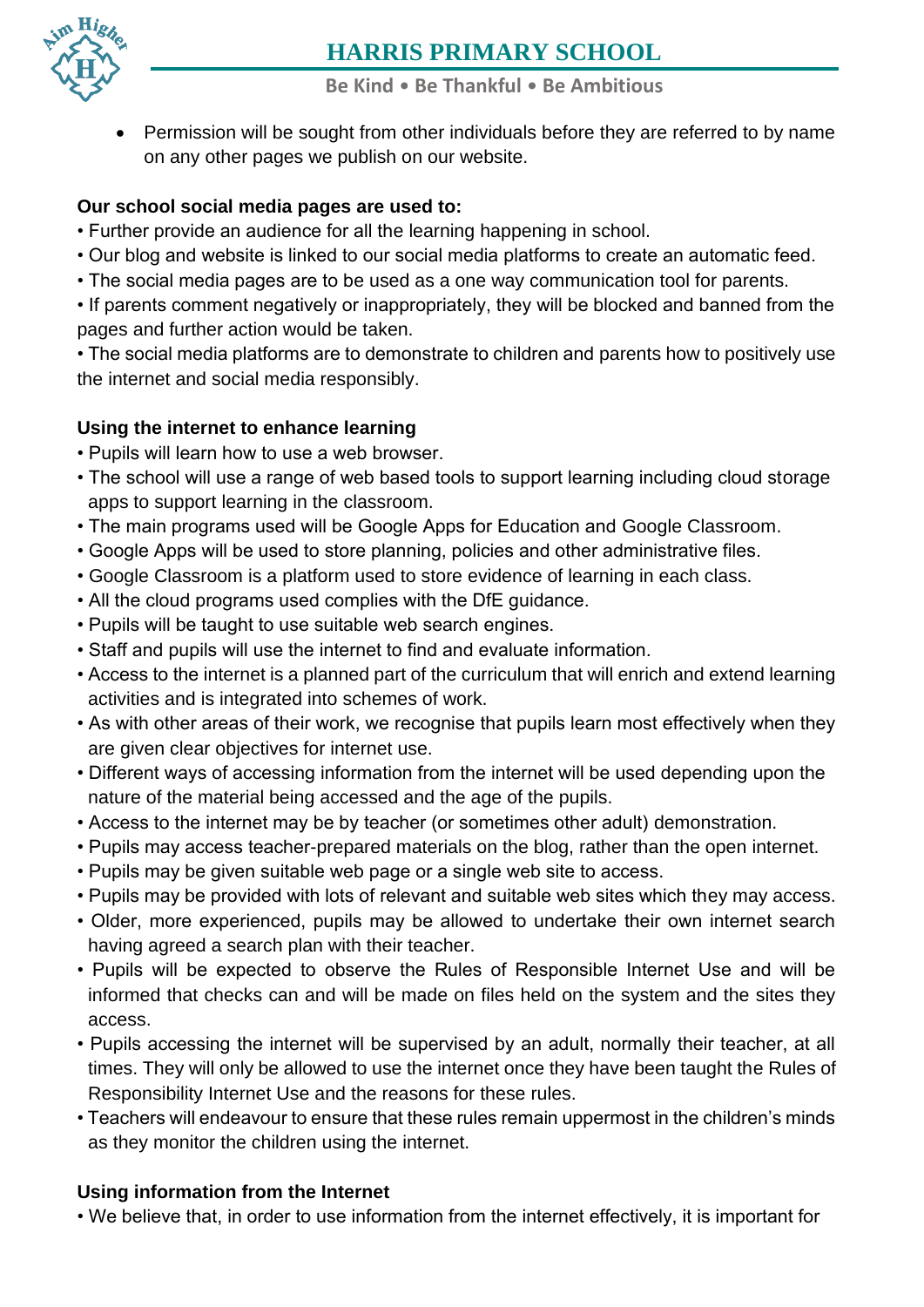

**Be Kind** • **Be Thankful** • **Be Ambitious**

**Contract** [pupils](https://www.harris.lancs.sch.uk/contact-details/) to develop an understanding of the nature of the internet and the information available

- In particular, they should know that, unlike the school library for example, most of the information on the internet is intended for an adult audience, much of the information on the internet is not properly audited / edited and most of it is copyright.
- Pupils will be taught to expect a wider range of content, both in level and in audience, than is found in the school library or on TV.
- Teachers will ensure that pupils are aware of the need to validate information whenever possible before accepting it as true, and understanding that this is even more important when considering information from the internet (as a non-moderated medium).
- When copying materials from the Web, pupils will be taught to observe copyright.
- Pupils will be made aware that the writer of an e-mail or the author of a web page may not be the person claimed.
- If there is an incident in which a pupil is exposed to offence or upsetting material the school will wish to respond to the situation quickly and on a number of levels.
- Responsibility for handing incidents involving children will be taken by the ICT Co-ordinator and the Child Protection Officer in consultation with the Head Teacher and the pupil's class teacher.
- All the teaching staff will be made aware of the incident at a Staff Meeting if appropriate.
- If one or more pupils discover (view) inappropriate material our first priority will be to give them appropriate support.
- The pupil's parents/carers will be informed and given an explanation of the course of action the school has taken. The school aims to work with parent/carers and pupils to resolve any issue.
- If staff or pupils discover unsuitable sites the Computing co-ordinator will be informed a is expected to act on the information given.
- The Computing co-ordinator will report the URL (address) and content to the Internet Service Provider and the LEA.
- If it is thought that the material is illegal, after consultation with the ISP and LEA, the site will be referred to the Internet Watch Foundation and the police.
- Pupils are expected to play their part in the reducing the risk of viewing inappropriate material by obeying the Rules of Responsible Internet Use which have been designed to help protect them from exposure to the internet sites carrying offensive material.
- If pupils abuse the privileges of access to the internet or use of e-mail facilities by failing to follow the rules they have been taught or failing to follow the agreed search plan when given the privilege of undertaking their own internet search, then sanctions consistent with our School Behaviour Policy will be applied. This may involve informing the parents/carers. Teachers may also consider whether access to the internet may be denied for a period.

### **Maintaining the security of the school ICT network**

- We are aware that connection to the internet significantly increases the risk that a computer or a computer network may be infected by a virus or accessed by unauthorised persons.
- The Computing technician will up-date virus protection regularly, will keep up-to-date with